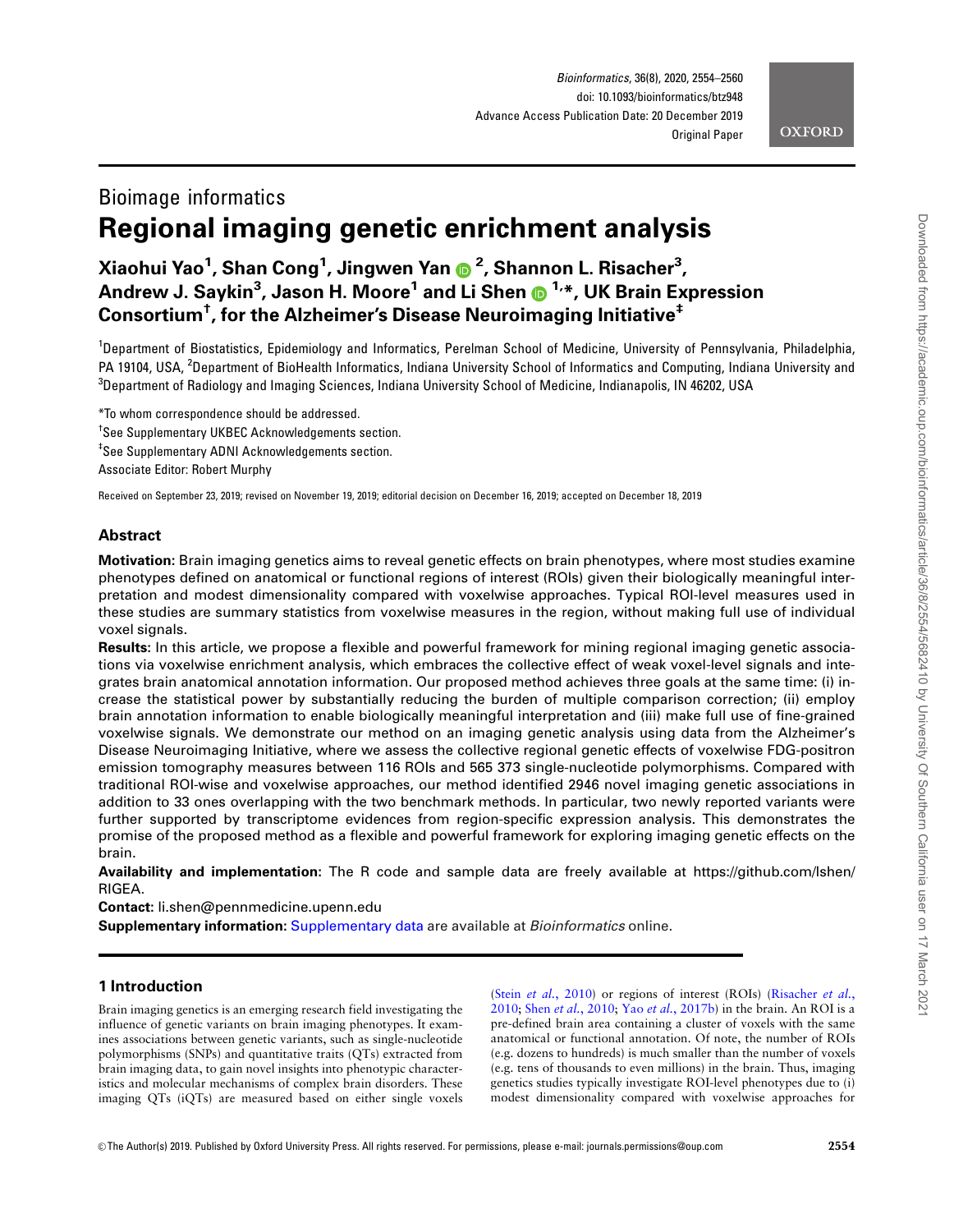increased statistical power and (ii) structural or functional annotation of ROIs that facilitates biologically meaningful interpretation.

Existing ROI-level imaging genetics studies often employ univariate strategies to evaluate the associations between individual genetic variants and ROI-level iQTs which are sometimes defined as summary statistics (e.g. mean) across all the voxelwise measures from each examined ROI. Genome-wide association study (GWAS), a widely used univariate analysis method, has been performed in a large number of studies of neurodegenerative diseases to discover genetic variants susceptible to brain iQTs. For example, GWAS of these iQTs have identified disease-relevant genetic associations with brain imaging measures in the studies of Alzheimer's disease (AD) [e.g. those reviewed in Shen *et al.*  $(2014)$ ]. Targeted genetic association studies have also been performed on brain iQTs to associate candidate variants to brain ROIs for increasing statistical power and improving biological interpretation, based on valuable prior knowledge, such as genetic functional information ([Rajagopalan](#page-6-0) et al., [2012;](#page-6-0) Yao et al.[, 2019](#page-6-0)). However, most ROI-based approaches simply collapse voxel measures into a single value, which reduces detection power to find weak signals (e.g. those that exist only in part of an ROI).

Recent advances in acquiring multi-modal neuroimaging technologies inherently provide detailed voxel-level information and thus offer enormous opportunities for examining fine-grained brain abnormalities. In brain imaging genetics, voxelwise strategies have been proposed to explore genetic effects on the voxel-based measures of the brain. Stein et al. [\(2010\)](#page-6-0) proposed voxelwise GWAS (vGWAS) for exploring the pairwise associations between 448 293 SNPs with 31 622 voxels in an AD study. Hibar et al. [\(2011\)](#page-6-0) further presented voxelwise gene-wide association study (vGeneWAS), which employed a multivariate model to relate the joint effect of multiple SNPs within a gene with voxel-level measures. Although a few genes have been suggested by vGWAS (e.g. CSMD2 and CADPS2) and vGeneWAS (e.g. GAB2), neither approach identified any significant imaging genetic association surviving multiple testing correction. Clearly, voxelwise imaging genetics studies are facing a huge burden of multiple testing correction, given the ultra-high dimensionalities of the imaging and genetic data.

Random field theory (RFT), implemented in the SPM software package ([https://www.fil.ion.ucl.ac.uk/spm/\)](https://www.fil.ion.ucl.ac.uk/spm/), has been widely employed in brain imaging studies to alleviate multiple comparison burden in voxelwise analyses (Brett et al.[, 2004\)](#page-6-0). Recently, it has also been applied and extended to the imaging genetics studies. For example, Ge et al. [\(2012\)](#page-6-0) presented a fast implementation of voxeland cluster-wise inferences to take into consideration the spatial correlation in the imaging data. The proposed approach was applied to an AD study and reported several significant imaging genetic associations (e.g. associations between GRIN2B and volumetric changes in the parietal and temporal lobes). Note that cluster-wise inference here considers the spatial correlation among voxels but does not incorporate structural or functional annotation information into the model.

In genomic studies, pathway enrichment analysis has been widely performed where gene sets corresponding to biological pathways are examined for association with a phenotype, to help increase statistical power and interpret genomic findings with meaningful biological annotations. Two types of enrichment methods are often used in pathway analysis of GWAS findings: (i) threshold-based methods (e.g. Fisher's exact test, binomial z-test) that evaluate if the pathway is over-represented in a list of significant GWAS hits; and (ii) rank-based methods [e.g. GSEA-SNP [\(Holden](#page-6-0) et al., 2008)] that employ Kolmogorov–Smirnov-like test to determine if the genes from a pathway are randomly distributed in GWAS results. In AD studies, several enrichment analyses have demonstrated that genes functioning in the same pathway can influence imaging traits collectively even when constituent SNPs do not show significant associations individually [\(Ramanan](#page-6-0) et al., 2012; Yao et al.[, 2017b](#page-6-0)).

Inspired by the above observations, in this work, we introduce enrichment analysis into the imaging domain and propose an enrichment-based framework for mining regional imaging genetic associations. We call this strategy as 'regional imaging genetic

enrichment analysis' (RIGEA), which uses meaningful brain anatomical information as prior knowledge to estimate the collective effect of a given genetic variant on all the voxels within a pre-defined brain ROI.

Compared with traditional ROI-wise or vGWAS methods and the RFT-based cluster-wise inference approaches, the advantage of the proposed framework is 3-fold: (i) To the best of our knowledge, this is the first study to apply the enrichment analysis method widely used in the genomic domain to solving similar problems in the brain imaging domain. An ROI is a set of voxels with the same structural or functional annotation. A pathway contains a set of genes with certain functional annotation. Thus, the ROI in the imaging domain plays the same role as the pathway in the genomic domain. This enables a natural expansion of enrichment analysis from the genomic domain to the imaging domain. (ii) The RIGEA framework, by exploring the collective effect of weak voxelwise signals, properly addresses the limited power of ROI-based method which collapses voxel measures into a single value. (iii) The RIGEA framework is powerful and flexible. The implementation of enrichment not only significantly reduces the multiple comparison burden and increases statistical power, but also can be applied to ROIs with various structural and functional annotations to enable biological interpretation.

To show the effectiveness of RIGEA, we compare it with traditional ROI-based and voxelwise approaches via an imaging genetics study in AD, as well as with an RFT-based cluster-wise inference approach implemented in the SPM software package. Furthermore, we interpret and validate the RIGEA findings in brain- and AD-relevant studies, including brain tissue-specific expression QT locus (eQTL) analysis, genetic association study of AD and functional annotation analysis using AD pathways.

## 2 Materials and methods

We first discuss the data and relevant analyses used in this study, then introduce the detailed methods of the proposed RIGEA framework and finally, describe the strategies for performance evaluation and results validation.

#### 2.1 Imaging and genotyping data

To demonstrate the power of the proposed RIGEA framework, we apply it to the fluorodeoxyglucose [<sup>18</sup>F]FDG-positron emission tomography (PET) imaging genetics analysis in the study of AD. FDG-PET has been used to measure cerebral metabolic rates of glucose, and its change occurs early in AD [\(Mosconi](#page-6-0) et al., 2010).

The imaging and genotyping data used for GWAS were obtained from the Alzheimer's Disease Neuroimaging Initiative (ADNI) database (adni.loni.usc.edu). The ADNI was launched in 2003 as a public–private partnership, led by Principal Investigator Michael W. Weiner, MD. The primary goal of ADNI has been to test whether serial magnetic resonance imaging, PET, other biological markers and clinical and neuropsychological assessment can be combined to measure the progression of mild cognitive impairment and early Alzheimer's disease (AD). For up-to-date information, see [www.](http://www.adni-info.org) [adni-info.org](http://www.adni-info.org).

Preprocessed [<sup>18</sup>F]FDG-PET scans were downloaded from the LONI website ([adni.loni.usc.edu](http://adni.loni.usc.edu)), and then aligned to each participant's same visit scan and normalized to the Montreal Neurological Institute (MNI) space as  $2 \times 2 \times 2$  mm<sup>3</sup> voxels. Due to the computational and space cost of vGWAS, we further resliced each highresolution scans to  $4 \times 4 \times 4$  mm<sup>3</sup> using nearest neighbour interpolation strategy. FDG measurements of 26 951 voxels were extracted and 116 ROIs were further computed using the mean of voxel measures within each ROI based on the MarsBaR AAL atlas as previously described in Yao et al. [\(2017a\).](#page-6-0) The number of voxels within 116 ROIs ranges from 7 to 788. Nine hundred and ninety-eight non-Hispanic Caucasian participants [\(Supplementary Table S1](https://academic.oup.com/bioinformatics/article-lookup/doi/10.1093/bioinformatics/btz948#supplementary-data)) with complete baseline voxel-level and ROI-level FDG measurements were studied. To evaluate the down-sampling quality, we randomly selected 20 (out of 998) participants and 20 (out of 116) ROIs. For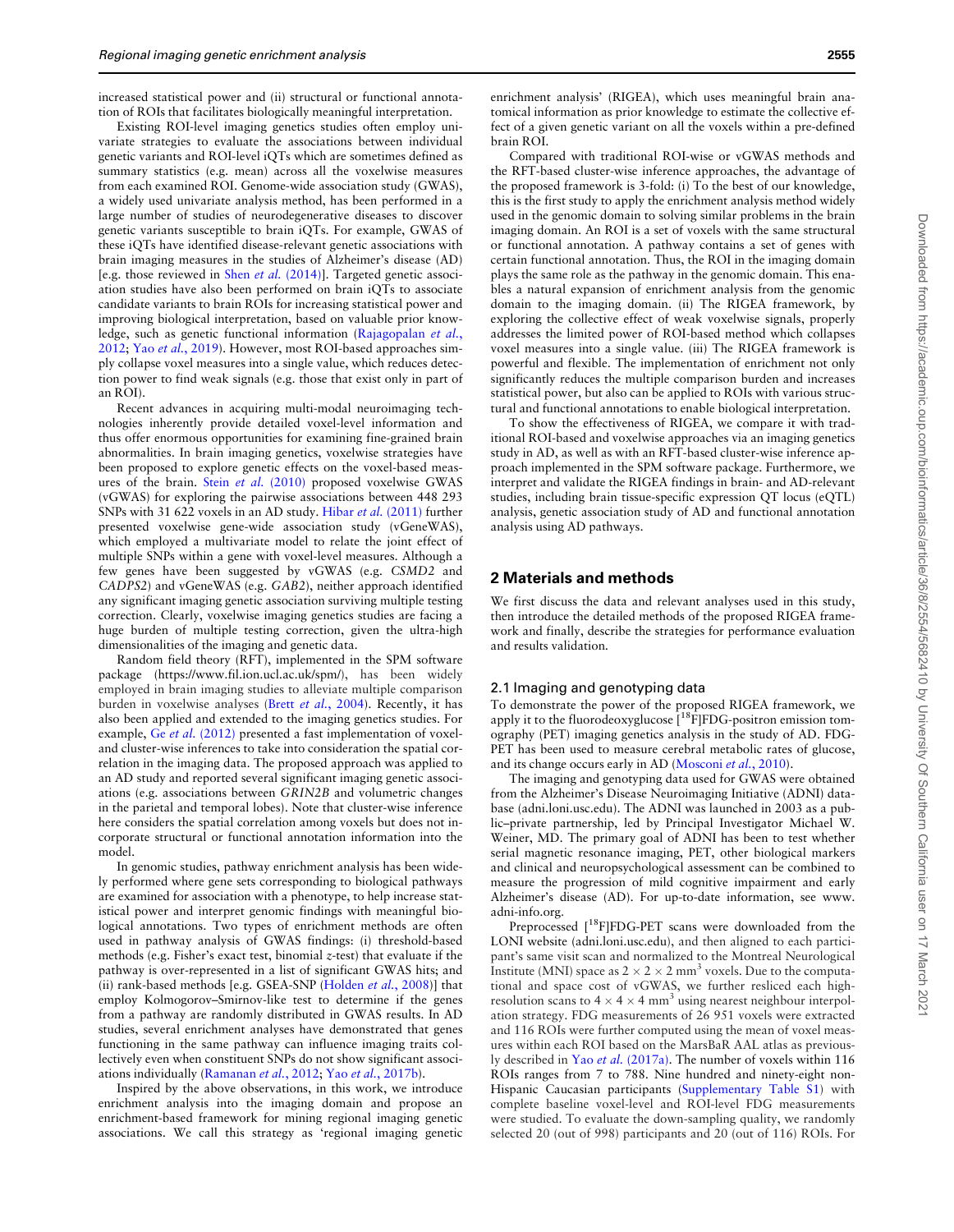<span id="page-2-0"></span>each participant, the Kolmogorov–Smirnov test was performed on each ROI, to evaluate if there is significant difference between the distributions of voxel-level values from raw imaging data and downsampled imaging data. Over 98% participant-ROI pairs (i.e. 393 out of 400) demonstrated no significant difference, indicating an acceptable down-sampling quality. The diagnostic information was further used in the evaluation of RIGEA findings for associations with AD status (Section 2.6.4).

Genotyping data were also obtained from the ADNI database and were quality controlled (QCed) as described in Yao [et al.](#page-6-0) [\(2019\)](#page-6-0). Briefly, genotyping was performed on all ADNI participants following manufacturer's protocol using blood genomic DNA samples and Illumina GWAS arrays (610-Quad; OmniExpress, or HumanOmni2.5-4v1) [\(Saykin](#page-6-0) et al., 2010). QC was performed in PLINK v1.90 ([Purcell](#page-6-0) et al., 2007) using the following criteria: (i) call rate per marker  $\geq$ 95%, (ii) minor allele frequency  $\geq$ 5%, (iii) Hardy–Weinberg equilibrium test  $P \ge 1.0E-6$  and (iv) call rate per participant  $\geq$ 95%. Significant relatedness pairs with PI\_HAT  $>$ 0.45 were identified, and thereafter one individual from each pair was randomly excluded. In total, 565 373 SNPs were obtained for 998 participants based on the ADNI-1 610-Quad panel.

#### 2.2 GWAS of FDG-PET imaging

We performed both voxelwise and ROI-wise GWAS on FDG-PET imaging measures, using linear regression under an additive genetic model in PLINK ([Purcell](#page-6-0) et al., 2007), with age, gender and education as covariates. Post hoc analysis used Bonferroni correction for adjusting both the number of SNPs and the number of iQTs (i.e. voxel number for voxelwise analysis and ROI number for ROI-wise analysis).

For performance evaluation purpose, we further constructed a novel ROI-level P-value using a summarized statistic from the voxel-level P-values, named as 'voxel set analysis', which we borrowed the idea of gene set analysis that assigned the k-th smallest SNP-level P-value across all SNPs inside the gene as the gene-level P-value (Nam et al.[, 2010](#page-6-0)). Here, we chose the second-best voxellevel P-value across all voxels inside an ROI to represent the ROIlevel P-value, to avoid spurious associations from the best P-value.

#### 2.3 Genome-wide meta-analysis of AD

A landmark large-scale genome-wide meta-analysis of clinically diagnosed AD and AD-by-proxy was recently conducted by [Jansen](#page-6-0) et al. [\(2019\)](#page-6-0). Three phases were included as summarized in [Yao](#page-6-0) et al. [\(2019\).](#page-6-0) Briefly, Phase 1 was a meta-analysis of multi-cohort GWAS findings of the AD status with total of 79 154 samples from three major AD genetics consortia including AD working group of the Psychiatric Genomics Consortium, the International Genomics of Alzheimer's Project and the AD Sequencing Project. Phase 2 was a GWAS of the AD-by-proxy status with 376 113 samples from the UK Biobank. Phase 3 was a meta-analysis of Phases 1 and 2 findings, with a total of 455 238 samples (71 880 cases and 383 378 controls). In this study, we downloaded the summary statistics of the Phase 3 analysis (available at [https://ctg.cncr.nl/software/summary\\_](https://ctg.cncr.nl/software/summary_statistics) [statistics](https://ctg.cncr.nl/software/summary_statistics)) to examine if our RIGEA findings were associated with AD.

## 2.4 RIGEA framework

Pathway analyses have been widely used in genomic studies to examine gene sets corresponding to biological pathways for their associations with studied phenotypes ([Ramanan](#page-6-0) et al., 2012). In this work, we expand the scope of enrichment analysis from genomics to brain imaging and propose a novel framework for mining regional imaging genetic associations via voxelwise enrichment analysis. Briefly, we treat brain anatomical regions as pathways, each of which contains a set of voxels and perform enrichment analysis on the voxelwise statistics to identify ROIs over-represented by top voxelwise findings. Below, we describe the details of the proposed RIGEA framework [\(Fig. 1](#page-3-0)).

We obtained the voxelwise genetic association results from Section 2.2, including P-values between  $S = 565373$  SNPs and

 $N = 26$  951 voxels. Considering the computational cost resulted from the large number of SNPs, we chose threshold-based strategy for enrichment analysis. Specifically, we employed Fisher's exact test with Bonferroni correction for multiple tests. Given a SNP  $S_i$ , the imaging genetic findings are a list  $L_i$  of significant SNP-voxel associations with P-values passing a pre-defined threshold. Given an ROI  $R_k$  that contains total  $r_k$  voxels  $V_k = \{v_{k,1}, \ldots, v_{k,r_k}\}\$ , RIGEA aims to determine whether the set of voxels  $V_k$  from the targeted ROI  $R_k$  is enriched in  $L_i$ .

Now, we present our RIGEA framework. Given a SNP  $S_i$ , we have  $N S_i$ -voxel associations from voxelwise imaging genetic association analysis, out of which  $n_i = |L_i|$  (the set  $L_i$ ) are significant ones with P-value passing a pre-defined threshold. Within ROI  $R<sub>k</sub>$ , there are  $r_k = |V_k|$  (out of N) S<sub>i</sub>-voxel associations, of which  $l_i$  significant ones are from Li. Applying the Fisher's exact test for independence, the enrichment P-value for the ROI  $R_k$  associated with SNP  $S_i$  is as follows:

$$
P_{i,k} = \Pr\left(|V_k \cap L_i| \geq l_i\right) = \sum_{j \geq l_i} \frac{\binom{r_k}{j} \times \binom{N - r_k}{n_i - j}}{\binom{N}{n_i}}.\tag{1}
$$

Here,  $Pr(\cdot)$  is the probability function.

#### 2.5 Evaluation of the RIGEA framework

We evaluated the statistical power of RIGEA on discovering imaging genetic associations by comparing it with ROI-based GWAS and voxel set analysis (second-best P-value strategy) as described in Section 2.2.

We also compared RIGEA with the RFT-based cluster-wise inference implemented in SPM. Due to the computational time cost, it was infeasible to perform cluster-wise inference for each of the 565 373 SNPs. Thus, we narrowed down the comparison from examining all the genome-wide variants to just the meaningful RIGEA findings (see Section 2.6 for detailed information), to check if RFT-based approach could have comparable statistical power on detecting the biologically validated SNP-ROI associations. Specifically, the additive effects of the identified SNPs from RIGEA were assessed at each voxel using SPM12 [\(https://www.fil.ion.ucl.](https://www.fil.ion.ucl.ac.uk/spm/software/spm12/) [ac.uk/spm/software/spm12/](https://www.fil.ion.ucl.ac.uk/spm/software/spm12/)) under one-way ANOVA test with age, gender and education as covariates. The statistical analysis results were assessed at family-wise error (FWE) corrected P-value <0.05. The genetic effects were then mapped onto the brain via cluster-wise analysis results.

## 2.6 Biological interpretation and validation of the RIGEA findings

To determine the biological functions and molecular mechanisms of the RIGEA imaging genetic findings, we test whether the genetic findings from RIGEA are functionally relevant to AD and explore the effect of identified SNPs on gene expression of specific brain tissues and direct effect on AD status.

#### 2.6.1 Functional annotation

Given that FDG glucose metabolism measures in brain regions are promising AD biomarkers, the imaging genetic findings from the FDG study could have direct or indirect connection with AD. Thus, we proposed to use AD pathways to evaluate the functional relevance of our findings. We collected the AD-related pathways from three publicly available databases (Qiagen  $RT^2$  Profiler PCR Arrays, KEGG pathway database and MSigDB) and further kept those with size ranging from 10 to 400 [\(Ramanan](#page-6-0) et al., 2012). We then mapped the RIGEA identified SNPs to their closest genes (within  $\pm$ 20 kb), and grouped these genes by their associated ROIs (i.e. for each ROI, formed a set of its associated genes). Finally, we tested the enrichment of the AD-relevant pathways in each set of ROIassociated genes.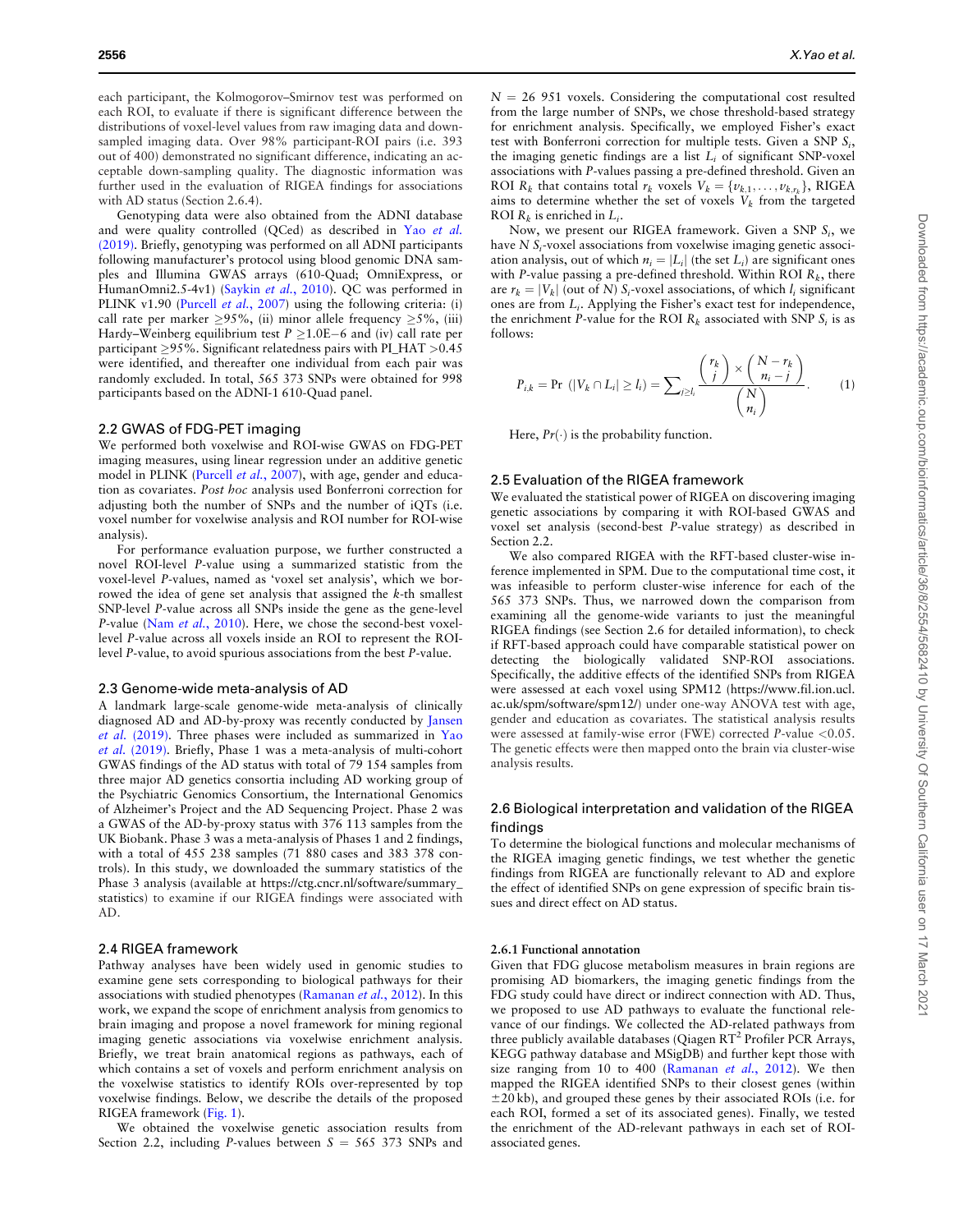<span id="page-3-0"></span>

Fig. 1. RIGEA. The workflow illustrates the data and methods used in the development of RIGEA. (A) Briefly summaries the statistics of the genotyping and imaging data from the ADNI cohort. B and C describe the voxelwise and ROI-wise GWAS, respectively. (D) Shows the detailed implementation of RIGEA, demonstrated by an example that examines association between SNP rs<sub>i</sub> and ROI<sub>j</sub>. (E) Compares the performance of RIGEA with other strategies, for evaluating the statistical power of our proposed method. (F) Validates the imaging genetic findings from RIGEA

## 2.6.2 UKBEC brain tissue-specific eQTL analysis

We validated the novel SNP-ROI findings in brain tissue-specific eQTL analysis. Specifically, we used eQTL dataset available at BRAINEAC [\(http://www.braineac.org/](http://www.braineac.org/)), a web server for data from the UK Brain Expression Consortium (UKBEC) ([Ramasamy](#page-6-0) et al., [2014\)](#page-6-0). This dataset contains 12 brain tissues from 134 neuropathologically normal subjects. For each RIGEA identified significant SNP-ROI association, we first mapped the ROI to the corresponding UKBEC brain tissue according to the anatomical location, and then assessed the altered gene expression of the SNP in this specific brain tissue. Here, we focused on the cis-effect and examined expressions of genes located within  $\pm 100 \text{ kb}$  of the SNP. Barplot was employed to illustrate the gene expression stratified by the eQTL findings. These tissue-specific eQTL results can help provide novel insights into neurogenetic mechanisms of how genetic variants affect brain QTs via regulating gene expression and offer molecular evidence for better mechanistic understanding of the studied disease.

#### 2.6.3 GTEx brain tissue-specific eQTL analysis

To further validate the regulatory relationships among SNPs, genes and brain tissues reported from the UKBEC eQTL analysis, we used another brain tissue gene expression dataset to examine the effect of identified eQTLs on brain tissue-specific gene expressions. Specifically, we used brain tissue-specific gene expression data from the Genotype-Tissue Expression (GTEx) project ([https://gtexportal.](https://gtexportal.org/home/) [org/home/](https://gtexportal.org/home/)), an ongoing effort to build a comprehensive public resource to study tissue-specific gene expression and regulation. Samples in GTEx were collected from 53 non-diseased tissue sites across nearly 1000 individuals, primarily for molecular assays including whole genome sequencing, whole-exome sequencing and RNA-Seq. There are 13 brain tissues included in GTEx, with sample sizes ranging from 80 to 154. Given a significant UKBEC eQTL finding (i.e. a combination of SNP, gene and ROI), we first mapped the ROI to the corresponding GTEx brain tissues according to the anatomical location, and then assessed the association between the SNP and the gene expression in the specific brain tissue. Violin plot was employed to illustrate the altered expression level among genetic groups.

### 2.6.4 Genetic association analysis of AD diagnosis

In addition, to examine whether the validated genetic findings have a direct effect on AD, we further evaluated their associations with the AD diagnostic status on two datasets as described in Sections 2.1 and 2.3. SNPs identified from RIGEA and further validated in eQTL analysis were assessed for associations with AD diagnosis.

## 3 Results

We applied our RIGEA framework to the vGWAS of the FDG-PET measures in an AD study, for mining the regional imaging genetic associations. We compared the performance of proposed framework with traditional ROI-wise GWAS and a proposed voxel set analysis (second-best strategy), as well as an RFT-based cluster-wise inference. We further evaluated the molecular mechanisms of the identified SNPs in their associated brain regions and examined the effects of these genetic variants on disease. In the below sections, we report and discuss our results.

## 3.1 GWAS of FDG-PET iQTs

GWAS was performed on both ROI-wise (i.e. the mean of all voxel measures within the ROI) and voxelwise FDG-PET measures, to examine the imaging genetic associations of 565 373 SNPs with FDG measures of 116 ROIs and 26 951 voxels, respectively. We further performed the voxel set analysis on the vGWAS results by assigning the second-best voxel-level P-value to each ROI and generated a list of 116 novel ROI-level summary P-values.

In the vGWAS, we used the Bonferroni corrected P-value  $< 0.05/(26951 \times 565373) = 3.28e - 12$ , and identified 123 significant associations between two SNPs and 12 ROIs. In both the ROI-wise analysis and the second-best voxel set analysis, we used the same Bonferroni corrected P-value  $\langle 0.05/(116 \times 565373) \rangle$  $7.62e - 10$  as the threshold (i.e. corrected for both the number of ROIs and the number of SNPs). With ROI-wise approach, we identified nine SNP-ROI associations covering two SNPs and seven ROIs. With second-best voxel set approach, we identified 46 SNP-ROI associations covering eight SNPs and 24 ROIs. Note that all nine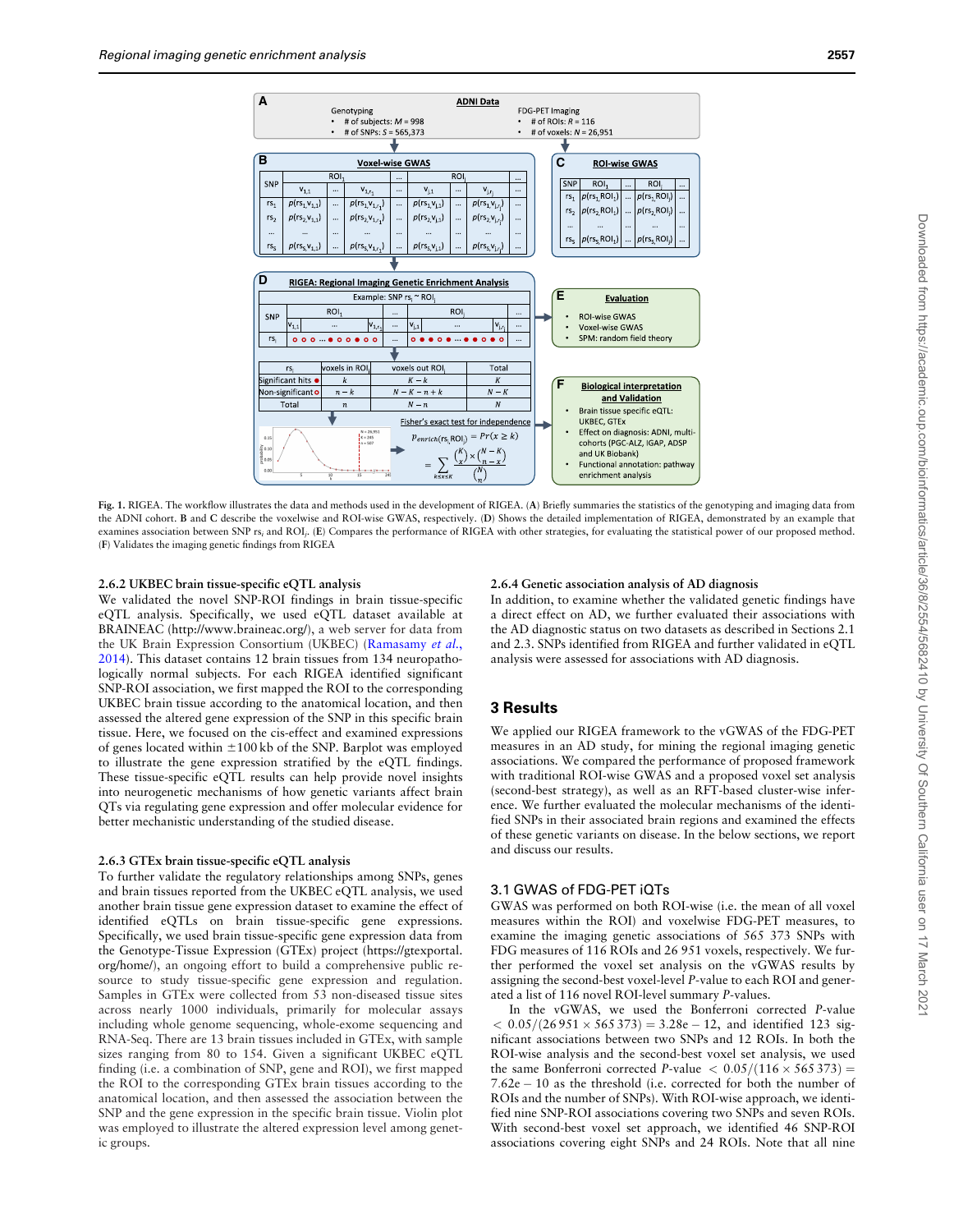<span id="page-4-0"></span>Table 1. Significant eQTL results from UKBEC and GTEx databases

| <b>SNP</b> |           |           |       | <b>RIGEA</b> |               | eQTL         |                     |         |              |                        |
|------------|-----------|-----------|-------|--------------|---------------|--------------|---------------------|---------|--------------|------------------------|
| Chr        | rsID      | bp        | A1/A2 | Closest gene | <b>ROI</b>    | P-value      | Brain tissue        | Beta    | P-value      | Regulated gene         |
| 2          | rs2863242 | 113989236 | T/C   | PAX8         | $Lingual_R$   | $3.54E - 07$ | UKBEC OCTX          | $-0.33$ | $2.18E - 08$ | PAX8-AS1<br>(LOG54433) |
|            |           |           |       |              |               |              | <b>GTEx Cortex</b>  | $-0.67$ | $7.00E - 06$ | PAX8                   |
|            |           |           |       |              |               |              | <b>GTEx Cortex</b>  | $-0.67$ | $9.60E - 06$ | PAX8-AS1               |
| 17         | rs4668    | 9814423   | T/C   | GAS7         | Frontal Mid R | $1.06E - 02$ | UKBEC FCTX          | 0.50    | $2.80E - 15$ | <b>RCVRN</b>           |
|            |           |           |       |              |               |              | <b>GTEx Frontal</b> | 1.10    | $3.00E - 27$ | <b>RCVRN</b>           |
|            |           |           |       |              |               |              | Cortex              |         |              |                        |

Note: UKBEC uses the symbol LOC654433, which has already been replaced by PAX8-AS1 in the NCBI gene database ([https://www.ncbi.nlm.nih.gov/gene/?](https://www.ncbi.nlm.nih.gov/gene/? term=LOC654433) [term](https://www.ncbi.nlm.nih.gov/gene/? term=LOC654433)=[LOC654433\)](https://www.ncbi.nlm.nih.gov/gene/? term=LOC654433). We choose to use PAX8-AS1 in this paper for consistency.

SNP-ROI associations from ROI-wise GWAS were identified by the second-best voxel set analysis. Of note, two SNPs rs769449 and rs4420638 reported from both voxelwise and ROI-wise GWAS are located in well-known AD genes (rs769449 is located in APOE and rs4420638 is located in APOC1) and are in linkage disequilibrium  $(D' = 0.954$  calculated from 1000 Genome Phase 3 CEU population). Detailed findings of vGWAS, ROI-wise GWAS and secondbest voxel set analysis were listed in [Supplementary Tables S2–4.](https://academic.oup.com/bioinformatics/article-lookup/doi/10.1093/bioinformatics/btz948#supplementary-data)

#### 3.2 RIGEA imaging genetic discoveries

For each SNP, we obtained a list of 26 951 SNP-voxel associations across all voxels in the brain. Given a SNP  $S_i$ , for each ROI, we assessed the collective effect of  $S_i$  on all voxels located inside the ROI by calculating the enrichment score, to relate  $S_i$  to ROI. We employed  $P \le 1e - 5$  as the threshold to determine the list of significant SNP-voxel associations for RIGEA, to avoid missing individually moderate while collectively significant signals. We obtained enrichment P-values between all 565 373 SNPs with 116 ROIs, among which 4435 SNP-ROI pairs were significant after correcting for both the number of SNPs and the number of ROIs (i.e. P-value  $< 0.05/(116 \times 565373) = 7.62e - 10$ . To avoid spurious, overrepresentation associations resulted from a small number of significant hits across all voxels [i.e. small  $L_i$  value in [Equation \(1\)](#page-2-0)], we kept significant findings with  $L<sub>i</sub> > 10$  and obtained 2979 (out of 4435) associations. These RIGEA findings covered 2100 SNPs and 112 unique ROIs. We further mapped the identified SNPs to their closest genes  $(\pm 20 \text{ kb})$ . A full list of RIGEA findings is shown in [Supplementary Table S5](https://academic.oup.com/bioinformatics/article-lookup/doi/10.1093/bioinformatics/btz948#supplementary-data).

#### 3.3 Performance evaluation

We compared RIGEA significant findings with ROI-wise GWAS and second-best voxel set analysis results. RIGEA identified 2946 novel imaging genetic associations in addition to 33 SNP-ROI pairs that were also found by the other two methods. Note that the nine significant associations from ROI-wise GWAS were all captured by RIGEA. As expected, RIGEA not only conserved high concordance with findings from ROI-wise and second-best voxel set strategies, but also reported novel SNP-ROI associations. This indicates that integrating fine-grained association statistics with brain ROI information could help identify high-level imaging genetic associations with meaningful biological interpretation. [Supplementary Table S6](https://academic.oup.com/bioinformatics/article-lookup/doi/10.1093/bioinformatics/btz948#supplementary-data) shows the 33 overlapped findings.

#### 3.4 Biological interpretation and validation

## 3.4.1 Functional annotation of the RIGEA findings

We extracted totally 18 AD relevant pathways from three resources: 10 from Qiagen  $RT^2$  Profiler PCR Arrays human AD, one from KEGG AD pathway and eight from MSigDB regulation analysis of AD. In our functional annotation analysis, we excluded five pathways with too small or too large sizes, and included 13 pathways with sizes ranging from 10 to 400.

After mapping the 2100 unique SNPs from RIGEA to the closest genes, we obtained 829 unique genes associated with 110 ROIs and then tested the enrichment of 13 AD pathways in each of 110 gene sets for functional relevance to AD. [Supplementary Table S8](https://academic.oup.com/bioinformatics/article-lookup/doi/10.1093/bioinformatics/btz948#supplementary-data) shows the significantly enriched AD pathways under Bonferroni corrected P-value of  $0.05/13/110 = 3.50e - 5$  (i.e. corrected for both the number of gene sets and the number of pathways). Seven AD pathways are significantly enriched in 31 ROI-specific genetic findings, indicating the power of RIGEA for identification of disease risk factors.

### 3.4.2 UKBEC brain tissue-specific eQTL analysis

Identified genetic variants can influence the disease-relevant imaging phenotypes through gene expression regulation. Thus, we further examine the biological significance of 2946 new SNP-ROI findings from RIGEA, through brain tissue-specific eQTL analysis using genotyping and expression data of 12 brain tissues from UK Brain Expression Consortium (UKBEC) ([Ramasamy](#page-6-0) et al., 2014).

There were totally 2098 unique SNPs and 112 unique ROIs covered by 2946 new RIGEA hits. After mapping ROIs to UKBEC brain tissues (not every ROI can be mapped to a UKBEC tissue), 1006 SNP-ROI pairs remained, covering 735 SNPs, 72 ROIs and seven UKBEC brain tissues. We assessed the cis-effects of these 735 SNPs on brain tissue-specific expression levels of genes located within  $±100$  kb from the SNPs. We obtained a list of 3121 tissue-specific eQTLs (see [Supplementary Table S7](https://academic.oup.com/bioinformatics/article-lookup/doi/10.1093/bioinformatics/btz948#supplementary-data) for a full list of UKBEC eQTL result) among which 179 are nominally significant with P-value <0.05. We further restricted the significance threshold to  $0.05/3121 = 1.60e - 5$ , and identified two cis-eQTLs.

Table 1 lists the details of the two identified SNPs, including the RIGEA results and eQTL results from UKBEC analysis. The SNP rs2863242, located in gene PAX8, is significantly associated with the right lingual FDG glucose metabolism (corrected P  $= 3.54e - 07$ ). The right lingual gyrus is located in occipital cortex (i.e. UKBEC OCTX), in which rs2863242 is significantly associated with the expression of gene PAX8-AS1 ( $P = 2.14e - 08$ ). Another significant finding is rs2863242, which is located in gene GAS7 and is significantly associated with right middle frontal FDG glucose metabolism (corrected  $P = 1.06e - 02$ ). The right middle frontal gyrus is located in frontal cortex (i.e. UKBEC FCTX), in which rs4668 regulates the gene expression of RCVRN with  $P = 2.80e - 15$ .

[Figure 2](#page-5-0) shows the associations and effects of the identified eQTLs on expression of regulated genes. [Figure 2A](#page-5-0) illustrates the differential expression level of PAX8-AS1 across three rs2863242 genotype groups (i.e. CC, CT and TT), showing that the presence of minor allele T of rs2863242 has an additive effect on decreasing expression of PAX8-AS1. [Figure 2B](#page-5-0) shows the expression of RCVRN stratified by three rs4668 groups (i.e. CC, CT and TT), indicating the additive effect of minor allele T of rs4668 on increasing expression of RCVRN.

The region-specific eQTL results shown above demonstrate the ROI-relevance of the identified SNPs and their roles on molecular regulation in the corresponding brain regions. This indicates that the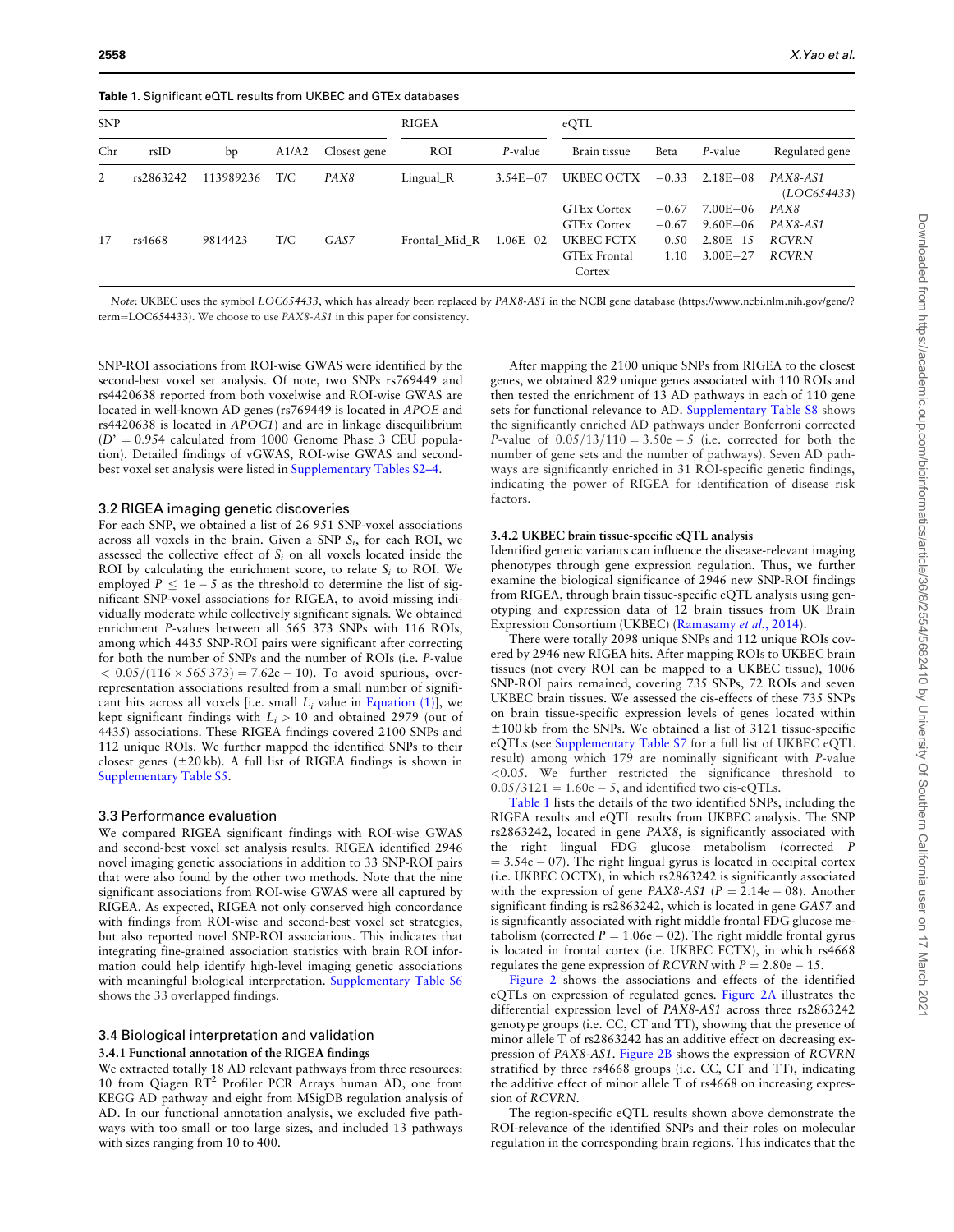<span id="page-5-0"></span>

Fig. 2. UKBEC brain tissue-specific cis-eQTL results. (A) The expression level of PAX8-AS1 in the temporal cortex stratified by rs2863242 groups. P-value indicates the association significance of rs2863242 with the expression of PAX8-AS1 in the occipital cortex. P-value is calculated from linear regression with gender as covariate. Presence of minor allele T of rs2863242 suggests an additive effect of decreasing gene expression of PAX8-AS1. (B) The expression level of RCVRN in the frontal cortex stratified by rs4668 groups. P-value indicates the association significance of rs4668 with the expression of RCVRN in the frontal cortex. P-value is calculated from linear regression with gender as covariate. Presence of minor allele T of rs4668 suggests an additive effect of increasing gene expression of RCVRN

proposed framework can promote the identification of the imaging genetic associations with evidence manifest at the brain transcriptome level, with the potential to help interpret the underlying molecular mechanisms.

#### 3.4.3 GTEx brain tissue-specific eQTL analysis

For further validation of the eQTL findings, we used tissue-specific expression data in GTEx to examine the effects of rs2863242 and rs4668 on the expression of PAX8-AS1 and RCVRN in the corresponding brain tissues, respectively. [Table 1](#page-4-0) shows the GTEx eQTL results of rs2863242 and rs4668. Given the 13 available GTEx brain tissues, right lingual gyrus and right frontal middle gyrus are mapped to cortex (GTEx Brain-Cortex) and frontal cortex [GTEx Brain-Frontal Cortex (BA9)], respectively. [Supplementary Figure S1](https://academic.oup.com/bioinformatics/article-lookup/doi/10.1093/bioinformatics/btz948#supplementary-data) shows the expressions of genes stratified by genetic groups. Minor allele T of rs2863242 significantly down-regulates the expression of PAX8 and PAX8-AS1 with P-values of  $7.00e - 06$  and  $9.60e - 06$ . Minor allele T of rs4668 is associated with the up-regulation of RCVRN expression ( $P = 3.00e - 27$ ). This concordance between GTEx and UKBEC eQTL results further confirms the potential regulatory roles that identified variants play on the expression of the relevant genes in the corresponding brain regions.

#### 3.4.4 Association of the RIGEA findings with AD

To examine whether the genetic findings from RIGEA are directly associated with the AD status, we first leveraged the valuable results from the most recent large-scale genome-wide meta-analysis of AD by Jansen et al. [\(2019\).](#page-6-0) According to the summary statistics of Phase 3, rs2863242 exhibited a significant association with AD (P  $= 1.32e - 2$ ;  $N = 458$  744). The corresponding effect size is 0.0062, indicating a protective role of the minor allele rs2863242- T in AD. No significant association between rs4668 and AD  $(P = 0.20)$  was observed.

We further checked the AD association of these two SNPs in the ADNI data, using the participants involved in our RIGEA analysis. There was a significant association between rs4668 and AD (P  $= 2.42e - 2$ ; N = 998) with effect size of  $-0.071$ , suggesting a protective effect of minor allele rs4668-T for AD. No significant association between rs2863242 and AD ( $P = 0.83$ ) was observed.

#### 3.4.5 Comparison with RFT-based approach

As mentioned in Section 2.5, we did a comparative study between RIGEA and the RFT-based analyses implemented in the SPM

Table 2. SPM cluster-wise analysis of effect of SNPs on FDG glucose metabolism

| <b>SNP</b> | FWE p | Number $x$<br>of voxel |       | $\mathcal V$ | z        | ROI                |
|------------|-------|------------------------|-------|--------------|----------|--------------------|
| rs4668     | 0.002 | 38                     | $-44$ | 48           | 8        | Front Mid R        |
|            | 0.009 | 16                     | $-52$ | 30           |          | 18 Front Inf Tri R |
|            | 0.012 | 13                     | 52    | 36           |          | 16 Front Inf Tri L |
|            | 0.023 | .5                     | 10    | 70           |          | -6 Front Med Orb L |
|            | 0.029 | 3                      | 44    | 58           | $-2$ $-$ |                    |
| rs2863242  |       |                        |       |              |          |                    |

Note:  $x$ ,  $y$  and  $z$  represent the coordinates of cluster centres in the MNI space.

software package on the RIGEA significant findings. Due to the computational cost, we performed the comparison only on two identified SNPs, rs2863242 and rs4668. Table 2 shows the significant clusters identified from voxelwise analysis of the additive effect of SNPs with FWE  $P < 0.05$ . There are five clusters identified to be associated with rs4668 with the number of voxels ranging from 3 to 38, four out of which are located in the left and right frontal lobe. [Supplementary Figure S2](https://academic.oup.com/bioinformatics/article-lookup/doi/10.1093/bioinformatics/btz948#supplementary-data) illustrates the additive effect of rs4668 on FDG glucose metabolism, where the minor allele of rs4668 is associated with higher FDG glucose metabolism. There is no significant finding for rs2863242. Note that the FWE P-value from SPM voxelwise analysis is corrected for the clusters, while not corrected for the number of SNPs. These findings will face a major burden of multiple comparison correction if a huge number of genome-wide SNPs are examined.

## 4 Discussion and conclusions

We have proposed a RIGEA framework via an innovative application of enrichment analysis to the imaging domain, to explore the effect of each genetic variant on an ROI by aggregating fine-grained voxelwise imaging genetic associations using anatomically or functionally annotated ROI information. We have demonstrated the effectiveness of RIGEA using the ADNI imaging genetics data. In addition to associations identified by traditional ROI-wise and voxel set analyses, our approach has reported novel SNP-ROI findings, some of which have been revealed as eQTLs regulating genes expressed in the corresponding regions. Our approach further outperforms the RFT-based image analysis strategy through achieving more significant P-values on biologically eQTLs. These findings demonstrate the power of the presented method on identifying individually modest while collectively substantial imaging genetic signals.

Our approach effectively leverages neuro-anatomical knowledge and voxelwise statistics. The neuro-anatomical knowledge guides the construction of voxel sets (i.e. analogy to pathways in the genomic domain) that facilitate meaningful interpretation of the enrichment findings. The use of fine-grained voxel-level statistics can promote the identification of signals which are individually modest while jointly substantial. Our biologically validated associations can help provide valuable information for revealing the molecular pathway from genetic variants, gene expression and brain region to disease and further help improve the understanding of complex disease pathology.

The two RIGEA discovered region-specific eQTLs, rs2863242 and rs4668, are located in gene PAX8 and GAS7, respectively. PAX8 has been studied for its critical role in pattern formation in central nervous system development (Song et al.[, 1996\)](#page-6-0) and shown its differential methylation between schizophrenics and healthy controls in human brain cortex ([Siegmund](#page-6-0) et al., 2007). The GAS7, growth arrest-specific protein 7, has been widely studied for its primary expression in brain cells and functional involvement in the AD progression ([Akiyama](#page-6-0) et al., 2009; [Gotoh](#page-6-0) et al., 2013; [Hidaka](#page-6-0) et al., [2012\)](#page-6-0). Given these biological evidences, it warrants further